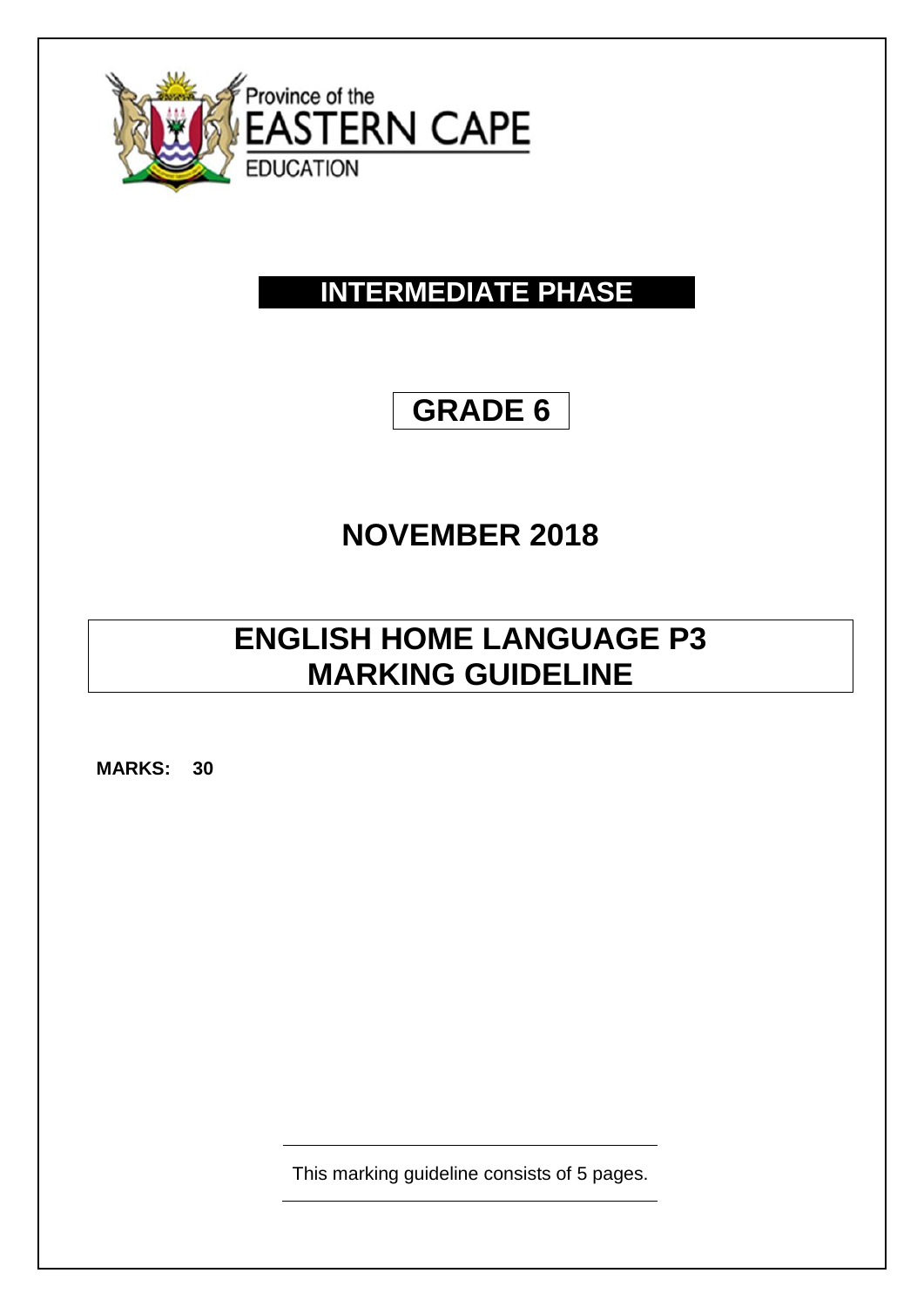### RUBRIC ESSAY **SECTION A: QUESTION 1.1 AND 1.2**

| <b>CREATIVE WRITING: DESCRIPTIVE TEXT</b>                                                                                                                                         |                                                                                                                                                                                                                                                                           |                                                                                                                                                                                                                                                   |                                                                                                                                                                                                                                                                    |                                                                                                                                                                                                                                                                                          |
|-----------------------------------------------------------------------------------------------------------------------------------------------------------------------------------|---------------------------------------------------------------------------------------------------------------------------------------------------------------------------------------------------------------------------------------------------------------------------|---------------------------------------------------------------------------------------------------------------------------------------------------------------------------------------------------------------------------------------------------|--------------------------------------------------------------------------------------------------------------------------------------------------------------------------------------------------------------------------------------------------------------------|------------------------------------------------------------------------------------------------------------------------------------------------------------------------------------------------------------------------------------------------------------------------------------------|
|                                                                                                                                                                                   | $5 - 6$                                                                                                                                                                                                                                                                   | $3 - 4$                                                                                                                                                                                                                                           | $\overline{2}$                                                                                                                                                                                                                                                     | $0 - 1$                                                                                                                                                                                                                                                                                  |
| <b>CONTENT</b><br>(Response; organisation of<br>ideas; awareness of purpose)<br><b>6 MARKS</b>                                                                                    | Complete adherence to the topic.<br>Intelligent, thought-provoking and mature<br>ideas.<br>Exceptionally well-organised (introduction,<br>body and conclusion/ending) detailed and<br>coherent.<br>Excellent development of topic.<br>Outstanding achievement of purpose. | • Adheres to the topic with minor deviations.<br>• Ideas are reasonably coherent and<br>convincing.<br>• Essay is organised (introduction, body and<br>conclusion/ending) and coherent.<br>• Logical development of topic.<br>• Purpose achieved. | • Some adherence to the topic.<br>• Able to express some ideas<br>clearly.<br>• Essay shows little evidence of<br>organisation (introduction,<br>body and conclusion/<br>ending).and coherence<br>• Essay makes some sense.<br>• Partial achievement of<br>purpose | • Completely off the topic.<br>• Not able to express ideas<br>clearly/ ideas are repetitive.<br>• No evidence of organisation<br>(introduction, body and<br>conclusion/ending).and<br>coherence<br>• Muddled handling of topic/<br>essay does not make sense.<br>• Purpose not achieved. |
|                                                                                                                                                                                   |                                                                                                                                                                                                                                                                           | $\overline{2}$                                                                                                                                                                                                                                    | $0 - 1$                                                                                                                                                                                                                                                            |                                                                                                                                                                                                                                                                                          |
| <b>LENGTH</b><br>2 MARKS                                                                                                                                                          | Essay does not exceed 150 words in length<br>Essay is 140-150 words in length                                                                                                                                                                                             |                                                                                                                                                                                                                                                   | • Essay is too short (100 words<br>in length) $/$<br>• Essay is too long (exceeds 200<br>words in length.)                                                                                                                                                         | • Essay is exceptionally short<br>(less than 50 words in length.)/<br>Essay is too long (exceeds 250<br>words in length.)                                                                                                                                                                |
|                                                                                                                                                                                   | 5                                                                                                                                                                                                                                                                         | 4                                                                                                                                                                                                                                                 |                                                                                                                                                                                                                                                                    | $1 - 2$                                                                                                                                                                                                                                                                                  |
| <b>LANGUAGE STRUCTURE AND</b><br><b>CONVENTIONS</b><br>(Sentence structure; register,<br>style, tone; word choice;<br>language use spelling and<br>punctuation)<br><b>5 MARKS</b> | Effective and correct sentence structure<br>Register, style, tone highly appropriate to<br>the purpose and context of the essay<br>Effective use of wide range of vocabulary<br>linked to the topic<br>Correct language usage, spelling and<br>punctuation                | • Correct sentence structure<br>• Register, style, tone appropriate to the<br>purpose and context of the essay<br>• Fairly wide range of vocabulary linked to the<br>topic<br>• Few errors in language usage, spelling and<br>punctuation         | • Some errors in sentence<br>structure<br>• Register, style, tone<br>inappropriate for the purpose<br>and context of the essay<br>• Adequate vocabulary linked to<br>the topic<br>• A large number of errors in<br>language usage, spelling and<br>punctuation.    | • Poor sentence structure<br>• Register, style, tone<br>completely inappropriate for<br>the purpose and context of the<br>essay.<br>Limited vocabulary linked to<br>the topic<br>• Language usage, spelling and<br>punctuation seriously flawed.                                         |
|                                                                                                                                                                                   | $\overline{2}$                                                                                                                                                                                                                                                            |                                                                                                                                                                                                                                                   | $0 - 1$                                                                                                                                                                                                                                                            |                                                                                                                                                                                                                                                                                          |
| <b>PLANNING</b><br>2 MARKS                                                                                                                                                        | Planning done.<br>Planning relevant to topic                                                                                                                                                                                                                              |                                                                                                                                                                                                                                                   | Some evidence of planning<br>$\bullet$<br>Planning not done / merely re-written text                                                                                                                                                                               |                                                                                                                                                                                                                                                                                          |
|                                                                                                                                                                                   | $4 - 5$                                                                                                                                                                                                                                                                   | $2 - 3$                                                                                                                                                                                                                                           |                                                                                                                                                                                                                                                                    | $\bf{0}$                                                                                                                                                                                                                                                                                 |
| <b>FORMAT / FEATURES</b><br><b>5 MARKS</b>                                                                                                                                        | Variety of descriptive words, e.g.<br>$\bullet$<br>adjectives and adverbs,<br>Effective usage of figures of speech,<br>$\bullet$<br>e.g. similes, metaphors.                                                                                                              | A few descriptive words<br>Displays some knowledge/ attempt of<br>figures of speech                                                                                                                                                               | Very little / no descriptive<br>words<br>No figures of speech used.<br>$\bullet$                                                                                                                                                                                   | No sentences written                                                                                                                                                                                                                                                                     |
| <b>TOTAL MARKS</b>                                                                                                                                                                |                                                                                                                                                                                                                                                                           | 20                                                                                                                                                                                                                                                |                                                                                                                                                                                                                                                                    |                                                                                                                                                                                                                                                                                          |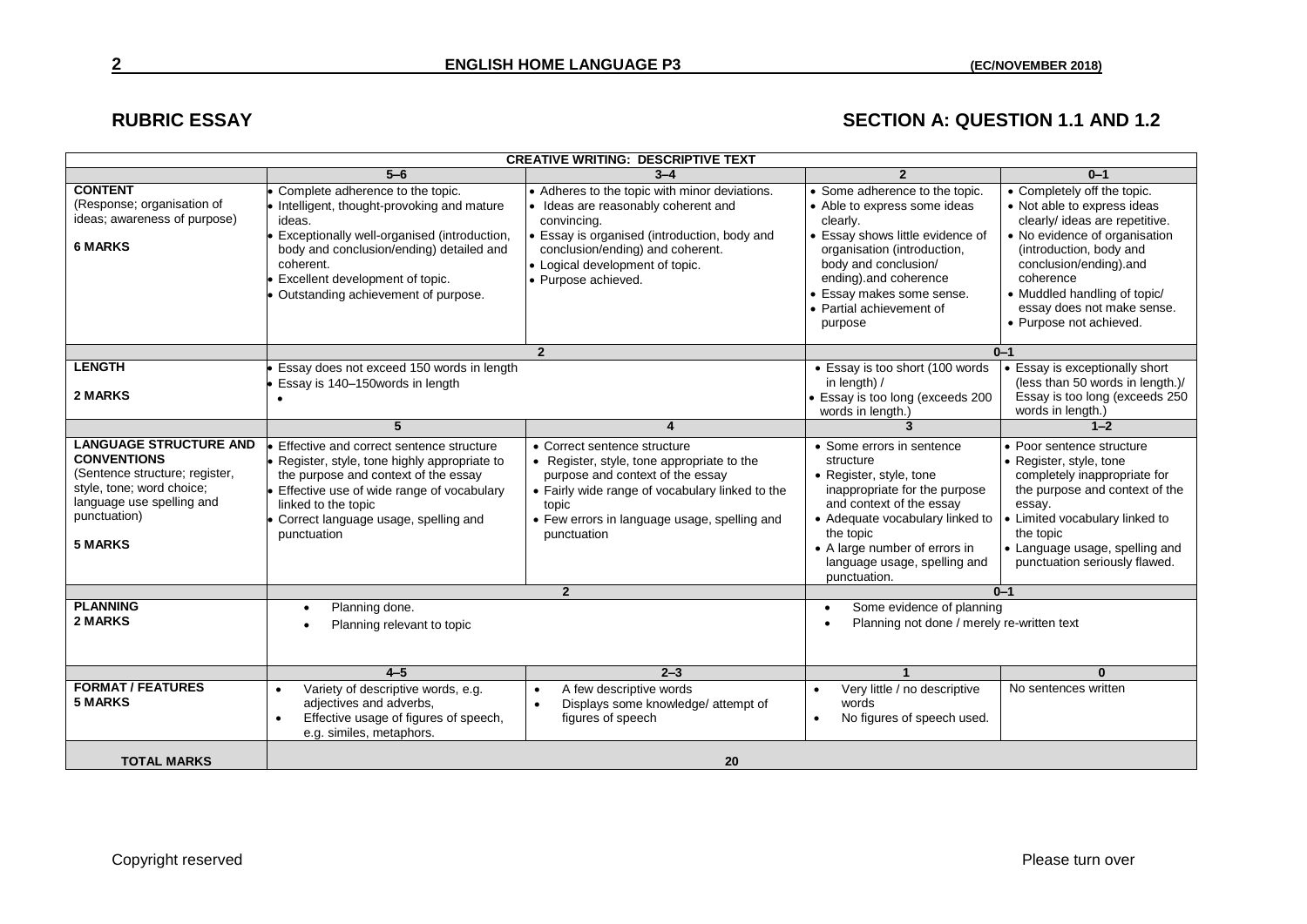| <b>1.3 CREATIVE WRITING: NARRATIVE TEXT</b>                                                                                                                                                    |                                                                                                                                                                                                                                                                                     |                                                                                                                                                                                                                                                   |                                                                                                                                                                                                                                                                            |                                                                                                                                                                                                                                                                                             |  |  |  |
|------------------------------------------------------------------------------------------------------------------------------------------------------------------------------------------------|-------------------------------------------------------------------------------------------------------------------------------------------------------------------------------------------------------------------------------------------------------------------------------------|---------------------------------------------------------------------------------------------------------------------------------------------------------------------------------------------------------------------------------------------------|----------------------------------------------------------------------------------------------------------------------------------------------------------------------------------------------------------------------------------------------------------------------------|---------------------------------------------------------------------------------------------------------------------------------------------------------------------------------------------------------------------------------------------------------------------------------------------|--|--|--|
|                                                                                                                                                                                                | $5 - 6$                                                                                                                                                                                                                                                                             | $3 - 4$                                                                                                                                                                                                                                           | $\overline{\mathbf{c}}$                                                                                                                                                                                                                                                    | $0 - 1$                                                                                                                                                                                                                                                                                     |  |  |  |
| <b>CONTENT</b><br>(Response; organisation<br>of ideas; awareness of<br>purpose)<br><b>6 MARKS</b>                                                                                              | Complete adherence to the topic.<br>Intelligent, thought-provoking and mature ideas.<br>Exceptionally well-organised (introduction, body and<br>conclusion/ending) detailed and coherent.<br>Excellent development of topic.<br>Outstanding achievement of purpose.                 | • Adheres to the topic with minor deviations.<br>• Ideas are reasonably coherent and<br>convincing.<br>• Essay is organised (introduction, body and<br>conclusion/ending) and coherent.<br>• Logical development of topic.<br>• Purpose achieved. | • Some adherence to the<br>topic.<br>• Able to express some ideas<br>clearly.<br><b>Essay shows little evidence</b><br>of organisation (introduction,<br>body and conclusion/<br>ending).and coherence<br>• Essay makes some sense.<br>• Partial achievement of<br>purpose | • Completely off the topic.<br>• Not able to express ideas<br>clearly/ ideas are repetitive.<br>• No evidence of organisation<br>(introduction, body and<br>conclusion/ending).and<br>coherence<br>• Muddled handling of topic/<br>essay does not make<br>sense.<br>• Purpose not achieved. |  |  |  |
|                                                                                                                                                                                                | $\overline{2}$                                                                                                                                                                                                                                                                      | $0 - 1$                                                                                                                                                                                                                                           |                                                                                                                                                                                                                                                                            |                                                                                                                                                                                                                                                                                             |  |  |  |
| <b>LENGTH</b><br>2 MARKS                                                                                                                                                                       | Essay does not exceed 150 words in length<br>Essay is 140-150 words in length                                                                                                                                                                                                       |                                                                                                                                                                                                                                                   | • Essay is too short (100<br>words in length) /<br>• Essay is too long (exceeds<br>200 words in length.)                                                                                                                                                                   | • Essay is exceptionally short<br>(less than 50 words in<br>length.) $/$<br>Essay is too long (exceeds<br>250 words in length.)                                                                                                                                                             |  |  |  |
|                                                                                                                                                                                                | 5                                                                                                                                                                                                                                                                                   | $\boldsymbol{\Lambda}$                                                                                                                                                                                                                            | $\mathbf{3}$                                                                                                                                                                                                                                                               | $1 - 2$                                                                                                                                                                                                                                                                                     |  |  |  |
| <b>LANGUAGE</b><br><b>STRUCTURE AND</b><br><b>CONVENTIONS</b><br>(Sentence structure:<br>register, style, tone;<br>word choice; language<br>use spelling and<br>punctuation)<br><b>5 MARKS</b> | Effective and correct sentence structure<br>Register, style, tone highly appropriate to the purpose<br>and context of the essay<br>Effective use of wide range of vocabulary linked to the<br>topic<br>Correct language usage, spelling and punctuation                             | • Correct sentence structure<br>• Register, style, tone, appropriate to the<br>purpose and context of the essay<br>• Fairly wide range of vocabulary linked to<br>the topic<br>• Few errors in language usage, spelling<br>and punctuation        | • Some errors in sentence<br>structure<br>• Register, style, tone<br>inappropriate for the<br>purpose and context of the<br>essay<br>• Adequate vocabulary<br>linked to the topic<br>• A large number of errors in<br>language usage, spelling<br>and punctuation.         | • Poor sentence structure<br>• Register, style, tone<br>completely inappropriate for<br>the purpose and context of<br>the essay.<br>• Limited vocabulary linked to<br>the topic<br>· Language usage, spelling<br>and punctuation seriously<br>flawed.                                       |  |  |  |
|                                                                                                                                                                                                | $\overline{2}$                                                                                                                                                                                                                                                                      |                                                                                                                                                                                                                                                   | $0 - 1$                                                                                                                                                                                                                                                                    |                                                                                                                                                                                                                                                                                             |  |  |  |
| <b>PLANNING</b><br>2 MARKS                                                                                                                                                                     | Planning done.<br>$\bullet$<br>Planning relevant to topic                                                                                                                                                                                                                           |                                                                                                                                                                                                                                                   | Some evidence of planning<br>$\bullet$<br>Planning not done / merely re-written text<br>$\bullet$                                                                                                                                                                          |                                                                                                                                                                                                                                                                                             |  |  |  |
|                                                                                                                                                                                                | $4-5$                                                                                                                                                                                                                                                                               | $2 - 3$                                                                                                                                                                                                                                           | $0 - 1$                                                                                                                                                                                                                                                                    |                                                                                                                                                                                                                                                                                             |  |  |  |
| <b>FORMAT/FEATURES</b><br><b>5 MARKS</b>                                                                                                                                                       | Story written in past tense<br>Clearly and effectively mention the following elements of<br>a story:<br>•have believable characters<br>•tell where it took place<br>•clearly have different actions that took place tell where<br>the actions took place.<br>•have a message/ theme | Some parts of story deviates from past<br>tense<br>Some of the elements of the story are<br>presented.                                                                                                                                            | Story written in different tenses/ no tense indicated.<br>Very little or no elements of the story presented.                                                                                                                                                               |                                                                                                                                                                                                                                                                                             |  |  |  |
| <b>TOTAL MARKS</b>                                                                                                                                                                             |                                                                                                                                                                                                                                                                                     | 20                                                                                                                                                                                                                                                |                                                                                                                                                                                                                                                                            |                                                                                                                                                                                                                                                                                             |  |  |  |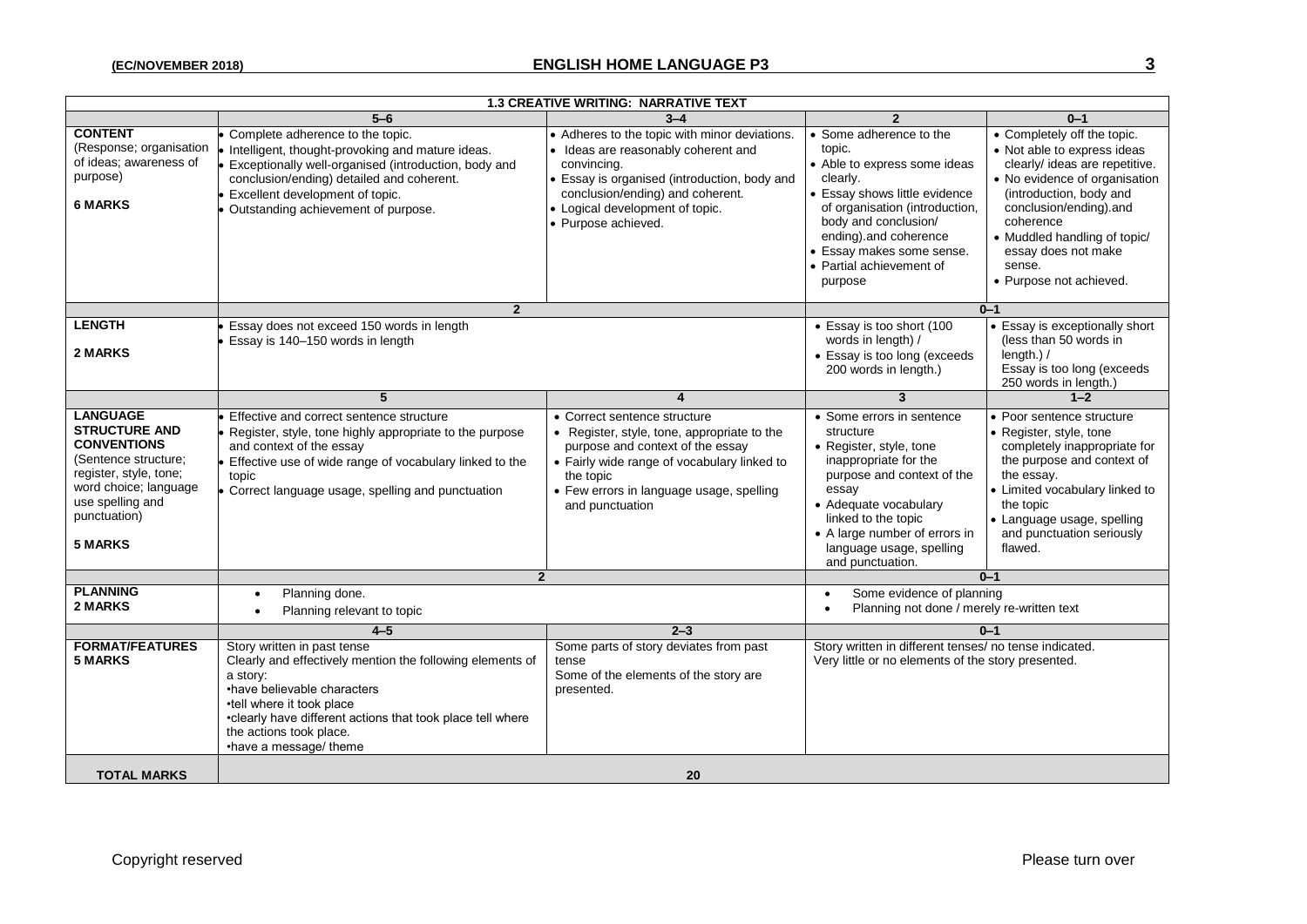### **4 ENGLISH HOME LANGUAGE P3 (EC/NOVEMBER 2018)**

|                                                                                                                                                                        | <b>MARK ALLOCATION</b>                                                                                                                                                                                                                                                                                                                                                                                  |                                                                                                                  |                                                                                                                                                                                   |                                                                                                                                                                                                                                                                                                              |                                                                                                                                                                                                                                                                                  |  |
|------------------------------------------------------------------------------------------------------------------------------------------------------------------------|---------------------------------------------------------------------------------------------------------------------------------------------------------------------------------------------------------------------------------------------------------------------------------------------------------------------------------------------------------------------------------------------------------|------------------------------------------------------------------------------------------------------------------|-----------------------------------------------------------------------------------------------------------------------------------------------------------------------------------|--------------------------------------------------------------------------------------------------------------------------------------------------------------------------------------------------------------------------------------------------------------------------------------------------------------|----------------------------------------------------------------------------------------------------------------------------------------------------------------------------------------------------------------------------------------------------------------------------------|--|
| <b>CRITERIA</b>                                                                                                                                                        | $4 - 5$                                                                                                                                                                                                                                                                                                                                                                                                 |                                                                                                                  | 3                                                                                                                                                                                 | $\overline{2}$                                                                                                                                                                                                                                                                                               | $0 - 1$                                                                                                                                                                                                                                                                          |  |
| <b>CONTENT</b><br>(Response;<br>organisation of<br>ideas; awareness<br>of purpose)<br><b>5 MARKS</b>                                                                   | Complete adherence to the topic.<br>Outstanding response beyond the normal expectations of the<br>features of the transactional text type.<br>Exceptional development of content.<br>Writing contains exceptional detail added to the text.<br>Outstanding achievement of purpose.                                                                                                                      | transactional text type.<br>• Content stays on the topic.<br>• Details support the topic.<br>• Purpose achieved. | • Adheres to the topic with minor deviations.<br>• Adequate response demonstrating<br>knowledge of the features of the                                                            | • Some adherence to the topic.<br>• Basic response demonstrating<br>some knowledge of the features<br>of the transactional text type<br>• Some focus but some of the<br>content is off the topic.<br>• Few details support the topic.<br>• Partial achievement of purpose.                                   | • Completely off the topic.<br>• Response reveals no<br>knowledge of the features of<br>the transactional text type<br>• Not able to express ideas<br>clearly/ ideas are repetitive.<br>• Details do not support the<br>topic.<br>• Purpose not achieved.                        |  |
|                                                                                                                                                                        | $4 - 5$                                                                                                                                                                                                                                                                                                                                                                                                 |                                                                                                                  | 3                                                                                                                                                                                 | $\mathbf{2}$                                                                                                                                                                                                                                                                                                 | $0 - 1$                                                                                                                                                                                                                                                                          |  |
| <b>LANGUAGE</b><br><b>CONSTRUCTION</b><br>(Sentence<br>structure;<br>register, style<br>tone; word<br>choice; language<br>use, spelling and<br>punctuation)<br>5 MARKS | Effective and correct sentence structure.<br>Register, style, tone highly appropriate to the purpose and<br>context of the type of transactional text.<br>Exceptional use of appropriate vocabulary linked to the topic.<br>Correct language usage, spelling and punctuation.                                                                                                                           | • Correct sentence structure.<br>transactional text.<br>punctuation.                                             | • Register, style, tone appropriate to the<br>purpose and context of the type of<br>• Appropriate vocabulary linked to the topic.<br>• Few errors in language usage, spelling and | • Some errors in sentence<br>structure.<br>• Register, style, tone<br>inappropriate for the purpose<br>and context of the type of<br>transactional text.<br>• Limited use of appropriate<br>vocabulary linked to the topic.<br>• A large number of errors in<br>language usage, spelling and<br>punctuation. | • Poor sentence structure.<br>• Register, style, tone<br>completely inappropriate for<br>the purpose and context of<br>the type of transactional text.<br>• Vocabulary is not appropriate<br>for the topic<br>• Language usage, spelling<br>and punctuation seriously<br>flawed. |  |
|                                                                                                                                                                        | $\overline{2}$                                                                                                                                                                                                                                                                                                                                                                                          |                                                                                                                  |                                                                                                                                                                                   | $0 - 1$                                                                                                                                                                                                                                                                                                      |                                                                                                                                                                                                                                                                                  |  |
| <b>PLANNING</b><br>2 MARKS                                                                                                                                             | Planning done.<br>Planning relevant to topic                                                                                                                                                                                                                                                                                                                                                            |                                                                                                                  | Some evidence of planning<br>Planning not done / merely re-written text                                                                                                           |                                                                                                                                                                                                                                                                                                              |                                                                                                                                                                                                                                                                                  |  |
|                                                                                                                                                                        | 3                                                                                                                                                                                                                                                                                                                                                                                                       |                                                                                                                  |                                                                                                                                                                                   | $\mathbf{2}$                                                                                                                                                                                                                                                                                                 | $0 - 1$                                                                                                                                                                                                                                                                          |  |
| <b>LENGTH</b><br><b>3 MARKS</b>                                                                                                                                        | Response is 160-180 words in length.<br>Response does not exceed 180 words.                                                                                                                                                                                                                                                                                                                             |                                                                                                                  |                                                                                                                                                                                   | Response is too short (130-150<br>words in length).<br>Response is too long (201-220<br>words in length).                                                                                                                                                                                                    | • Response is exceptionally<br>short (less than120 words in<br>length).<br>• Response is too long<br>(exceeds 220 words in<br>length)                                                                                                                                            |  |
|                                                                                                                                                                        | $4 - 5$<br>$2 - 3$                                                                                                                                                                                                                                                                                                                                                                                      |                                                                                                                  |                                                                                                                                                                                   | $0-1$                                                                                                                                                                                                                                                                                                        |                                                                                                                                                                                                                                                                                  |  |
| <b>FORMAT/</b><br><b>FEATURES</b><br><b>5 MARKS</b>                                                                                                                    | Letter format: At first glance, gives the impression of a letter.<br>(There must be a salutation, introduction, body and a conclusion.)<br>One address correctly placed, with date.<br><b>Salutation: correctly placed</b><br>No punctuation. Line left before and after salutation<br><b>Conclusion:</b><br>Correct position, Relevant to the instruction friend., no punctuation in the<br>conclusion |                                                                                                                  | Letter format: At first<br>glance, gives the impression<br>of a letter.<br>One of the features of the<br>letter omitted.                                                          | Letter format not adhered to.<br>Features distorted and incorrect.                                                                                                                                                                                                                                           |                                                                                                                                                                                                                                                                                  |  |
| <b>TOTAL:</b> $20 \div 2 = 10$                                                                                                                                         |                                                                                                                                                                                                                                                                                                                                                                                                         |                                                                                                                  |                                                                                                                                                                                   |                                                                                                                                                                                                                                                                                                              |                                                                                                                                                                                                                                                                                  |  |

### **SECTION B: QUESTION 2.1 RUBRIC: LETTER**